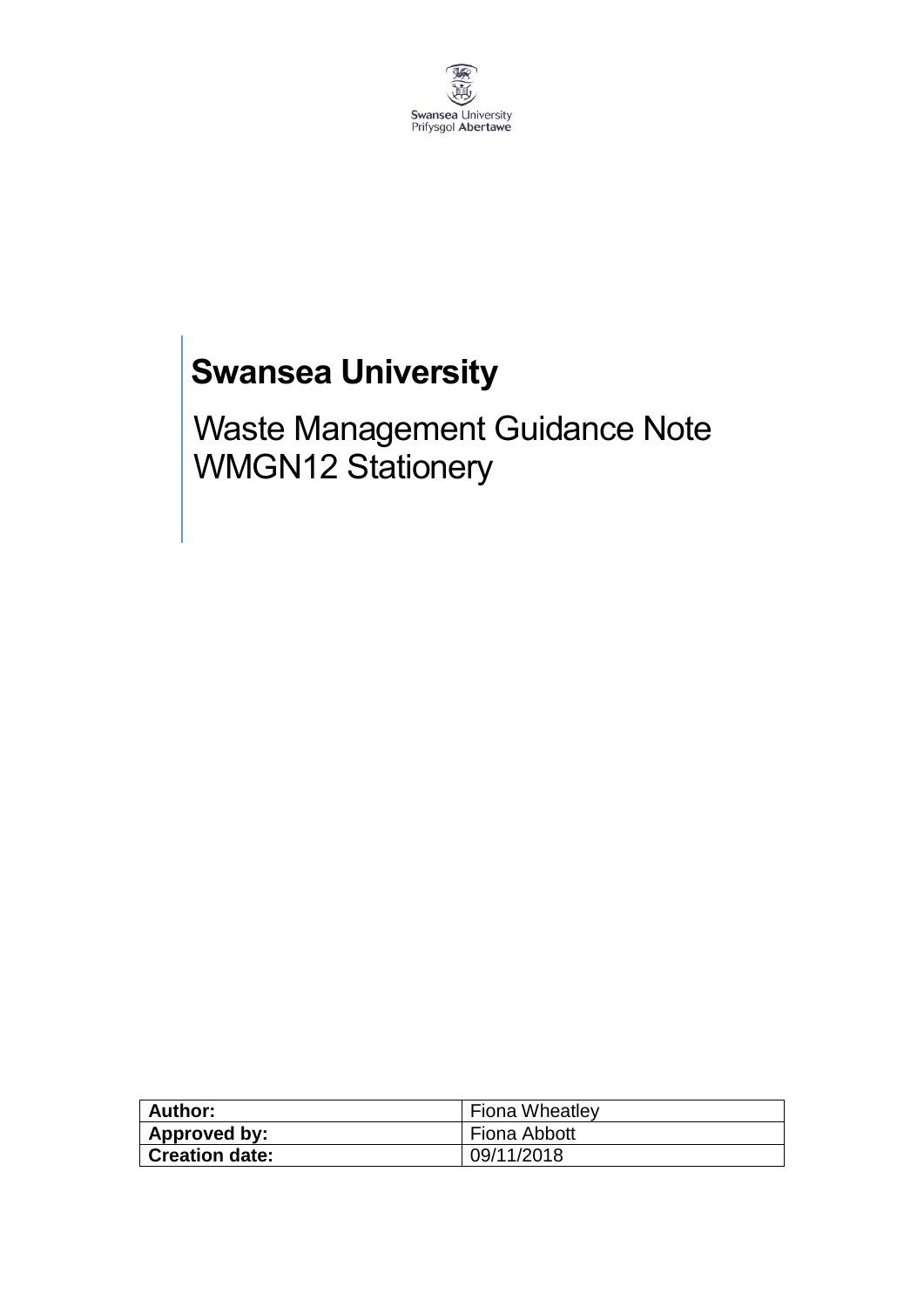| <b>Waste Management Guidance Note WMGN12</b><br><b>Stationery</b> |                                                                     |
|-------------------------------------------------------------------|---------------------------------------------------------------------|
| <b>Location Generated</b>                                         | Various                                                             |
| <b>EWC</b>                                                        | 20-03-01                                                            |
| <b>Type</b>                                                       | <b>Controlled Waste</b>                                             |
| <b>Disposal Method</b>                                            | Segregated for recycling                                            |
| Bin/Bag Type                                                      | <b>Stationery Recycling Bin - Fulton &amp; Singleton</b><br>Library |

## **Duty of Care Requirements**

Any business or public body that generates waste materials should apply the waste hierarchy to all streams in order to minimise the amount of waste sent for disposal. In practice, this means ensuring all wastes are segregated at source and disposed of via the correct stream. General municipal waste should therefore be the last option for waste.

The University has committed, to segregating its waste at source, focusing on separating key recycling streams; cans, paper, plastics, food and glass. Segregation at source improves recyclate quality and also adheres to the Waste Regulations (England and Wales) 2011. The Regulations stipulate that materials such as paper, metal, plastic and glass must be collected separately if it is necessary to encourage high quality of the recycling of the material.

Stationery is often discarded into the non-recycling (black bags) bins, however the University has teamed up with [TerraCycle](https://www.terracycle.co.uk/en-GB/) to offer a writing implements recycling service. The University has also established itself as a local drop off point for writing implements, allowing the public and local businesses to bring writing implements to site for recycling. Any revenue made will be donated to a local charity.

The following writing implements can be recycled through the University's Terracycle Scheme;

- Bic and other baled point pens
- Highlighters
- White-out
- White-out mice
- Fountain pens

Other items such as lever arch files can also be collected in a clear bag in readiness for recycling.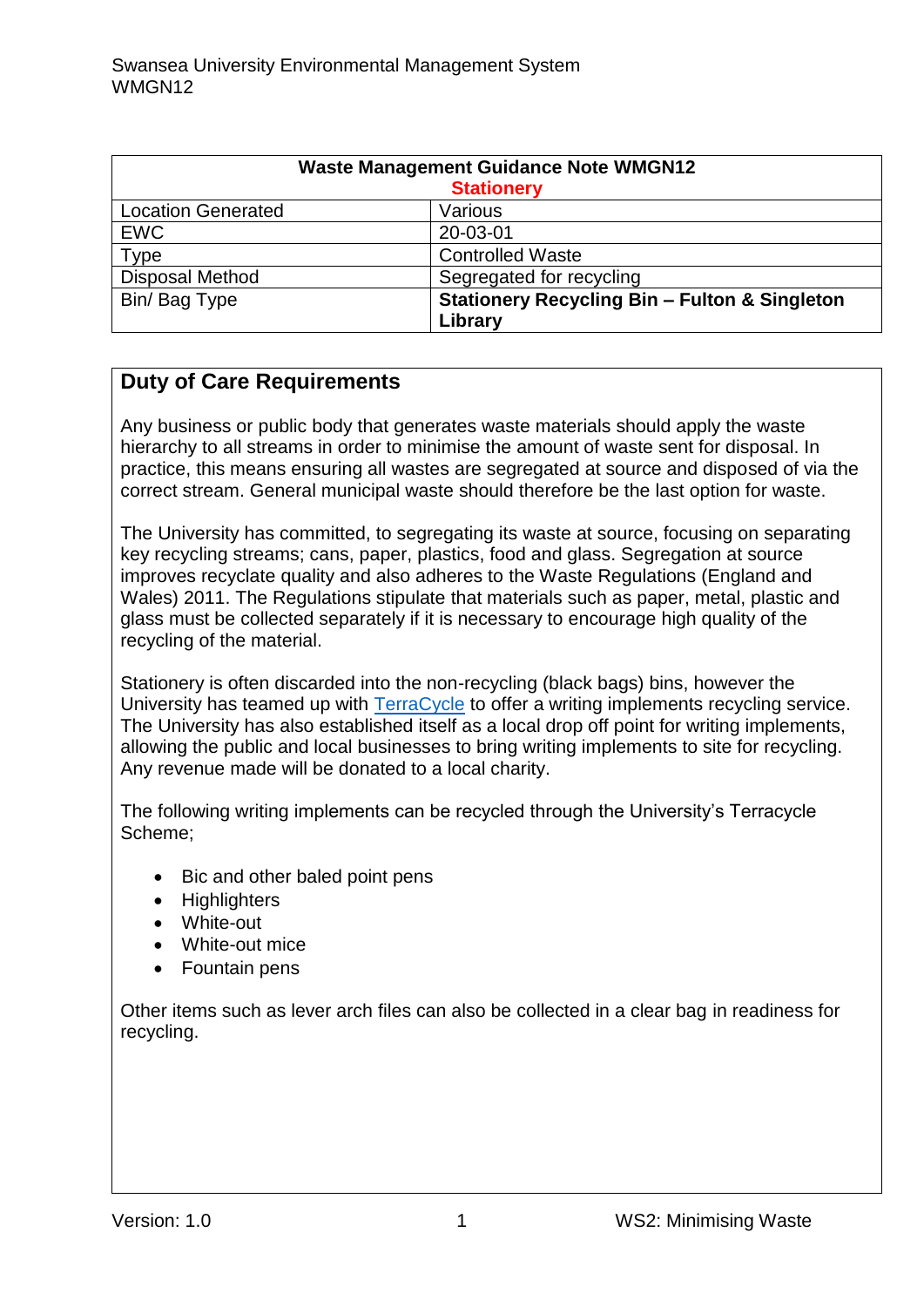## **Disposal Instructions**

Writing implements can be deposited into to a dedicated recycling bin, which is located in the front of Fulton House on the Singleton Campus, near to the Blas food outlet. For other locations please email [estates-waste@swansea.ac.uk](mailto:estates-waste@swansea.ac.uk) for details.



To organise a collection of lever arch files please place a works order via the [Help Desk](https://quemis.swan.ac.uk/Q2_Live/login) portal. Each works order should include a cost code as there is a 10p charge per file (minimum order collection of 10 files)in the works order as.



## **Disposal Cost**

There is a small charge for the collection and recycling of leaver arch files. This service is provided by the University's appointed confidential waste provider.

**For further guidance please contact [Estates-Waste@Swansea.ac.uk](mailto:Estates-Waste@Swansea.ac.uk)**